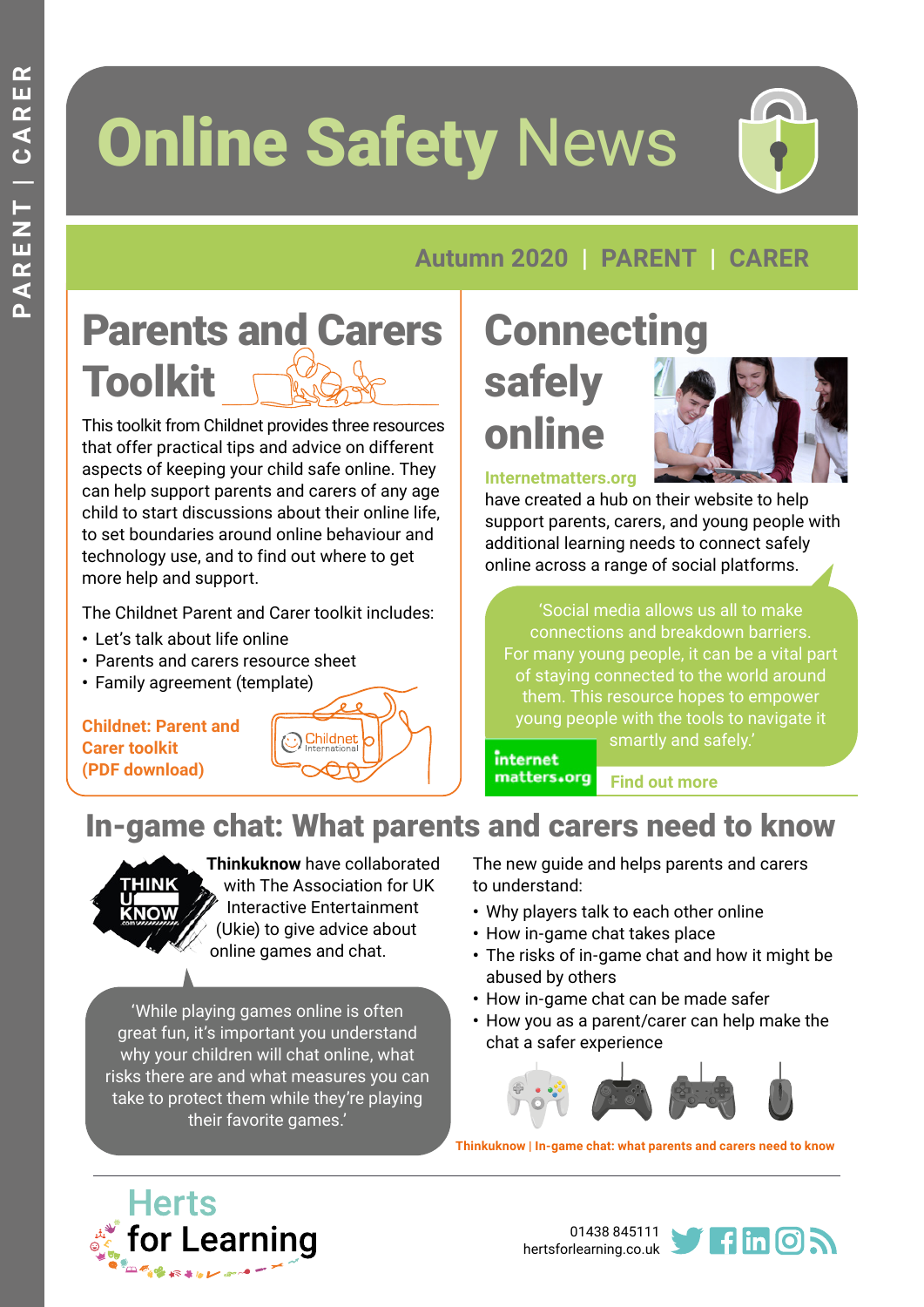### **BorrowBox** Hertfordshire Library Service audio and ebooks – Borrow, download and enjoy!

This is a FREE online service from Hertfordshire Library Services and offers library card holders the ability to borrow ebooks and audiobooks (fiction and non-fiction)

- 1. Install the BorrowBox app on your devices or visit the **[Hertfordshire BorrowBox website](http://library.bolindadigital.com/hertfordshire)**.
- 2. Search for Hertfordshire Libraries
- 3. Login with you library card number and PIN
- 4. Search and browse over 9,000 ebooks and 3,500 audiobooks
- 5. Read or listen online or download it to read offline



Lost your library card or login details or need to register with Hertfordshire Library Services, **[join online for free today](https://herts.spydus.co.uk/cgi-bin/spydus.exe/MSGTRN/OPAC/JOIN?HOMEPRMS=GENPARAMS)**

If you live outside Hertfordshire, search for your local library service at **b[orrowbox.com](https://www.borrowbox.com)**

Find out more: **[Hertfordshire.Gov | Ebooks and audio books - BorrowBox](https://www.hertfordshire.gov.uk/services/Libraries-and-archives/Books-and-reading/Ebooks-and-Audiobooks/ebooks-and-audiobooks.aspx)**

## $\mathbf{Q}_2$  and NSPCC helpline and resources

Most of the time children enjoy exploring the internet, playing online games and having contact with friends in a safe and supported environment at home. With children's increased access to the online world, however, can come increased risk and vulnerability to exploitation.

**[The O2 and NSPCC helpline](https://childnet.cmail19.com/t/j-l-qhyjldk-jlvhtdddd-k/)** can help parents and carers with any questions or concerns you may have about keeping your child safe online, they can provide advice and help to troubleshoot any problems your family may be facing.

Calls to the O2 advice line Monday – Friday 9:00am – 6:00pm are free of charge 0808 800 5002 or visit their website for further information, resources and activities.

 **[O2 NSPCC advice line](https://www.o2.co.uk/help/nspcc/adviceline)**



You can also take a look at the **[collection of resources from Childnet](https://childnet.cmail19.com/t/j-l-qhyjldk-jlvhtdddd-u/) [that you can use from home](https://childnet.cmail19.com/t/j-l-qhyjldk-jlvhtdddd-u/)**.

**[Childnet International |](https://www.childnet.com/resources/online-safety-activities-you-can-do-from-home?utm_medium=email&utm_campaign=Childnet%20Newsletter%20-%207th%20July%202020&utm_content=Childnet%20Newsletter%20-%207th%20July%202020+CID_552260f2da70566bc5ffc9ed22ae8e41&utm_source=Campaign%20Monitor&utm_term=collection%20of%20resources%20you%20can%20use%20from%20home)  [Online safety activities](https://www.childnet.com/resources/online-safety-activities-you-can-do-from-home?utm_medium=email&utm_campaign=Childnet%20Newsletter%20-%207th%20July%202020&utm_content=Childnet%20Newsletter%20-%207th%20July%202020+CID_552260f2da70566bc5ffc9ed22ae8e41&utm_source=Campaign%20Monitor&utm_term=collection%20of%20resources%20you%20can%20use%20from%20home)  [you can do from home](https://www.childnet.com/resources/online-safety-activities-you-can-do-from-home?utm_medium=email&utm_campaign=Childnet%20Newsletter%20-%207th%20July%202020&utm_content=Childnet%20Newsletter%20-%207th%20July%202020+CID_552260f2da70566bc5ffc9ed22ae8e41&utm_source=Campaign%20Monitor&utm_term=collection%20of%20resources%20you%20can%20use%20from%20home)**

2